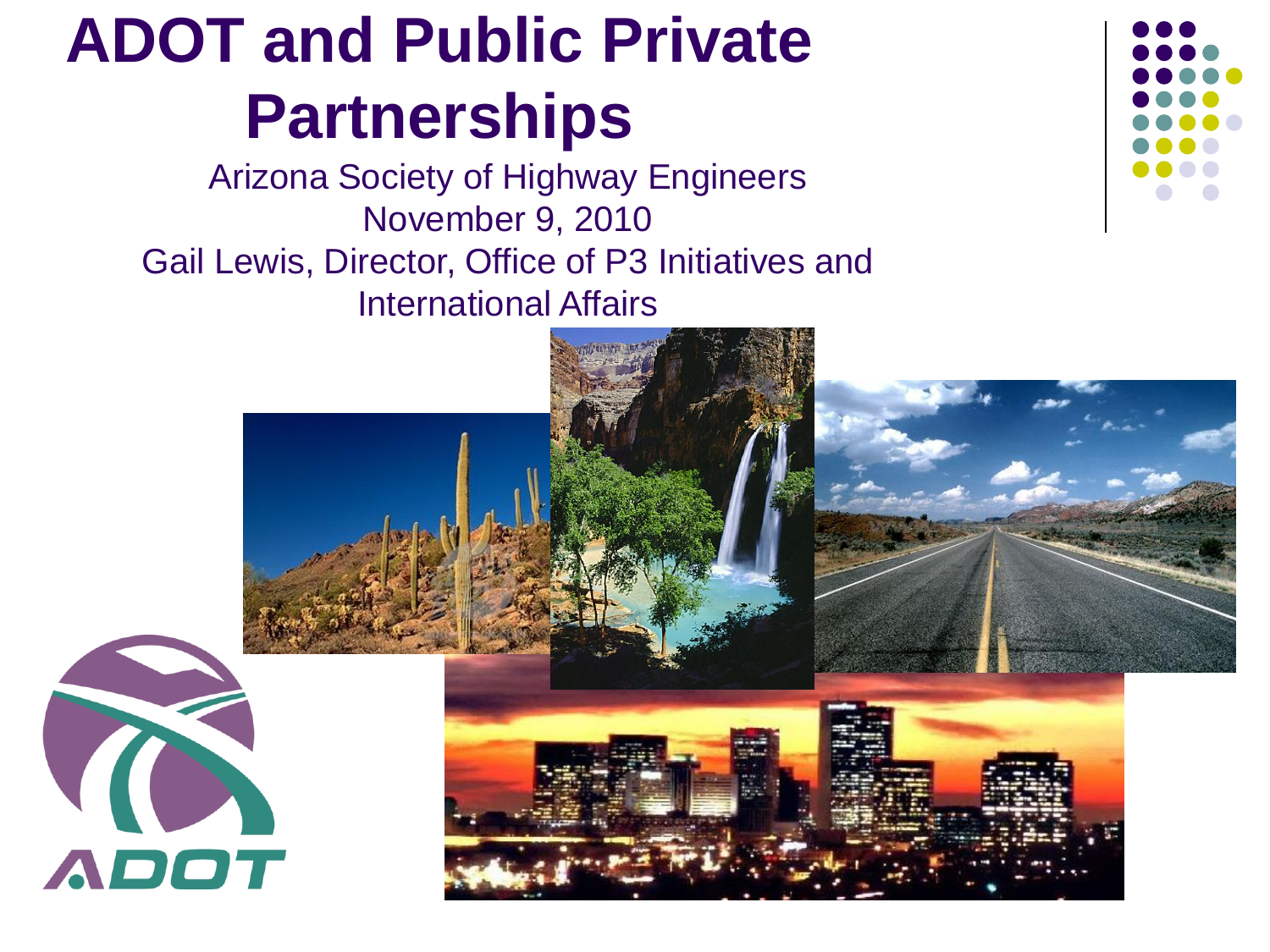#### **ADOT's Funding Picture**

- The Perfect Storm:
	- Declining revenues from gas tax and vehicle license tax (VLT)
	- Diversion of funds by the Legislature to the General Fund
- Loss of bonding capacity
- Long term trends vs recessionary pressures
	- Short term crisis!
	- Long term trends also working against ADOT
		- More fuel efficient vehicles  $=$  less gas tax
		- Less driving  $=$  less gas tax
		- When was the last time gas taxes were raised?
		- More modestly priced vehicles = less VLT
		- Construction costs trending up over time





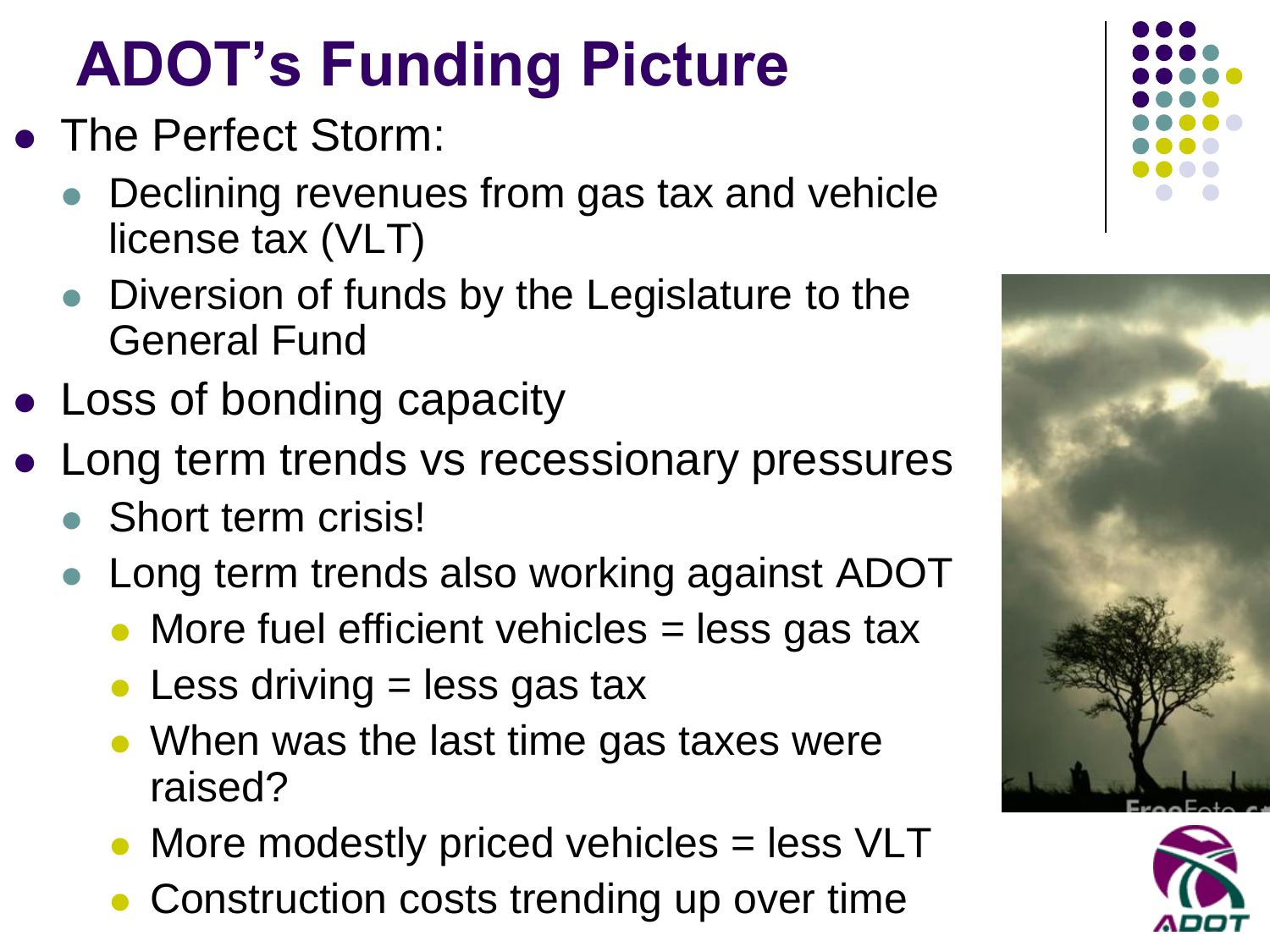#### **HIGHWAY USER REVENUE FUND Annual Revenue Trends FY 2001- 2010**





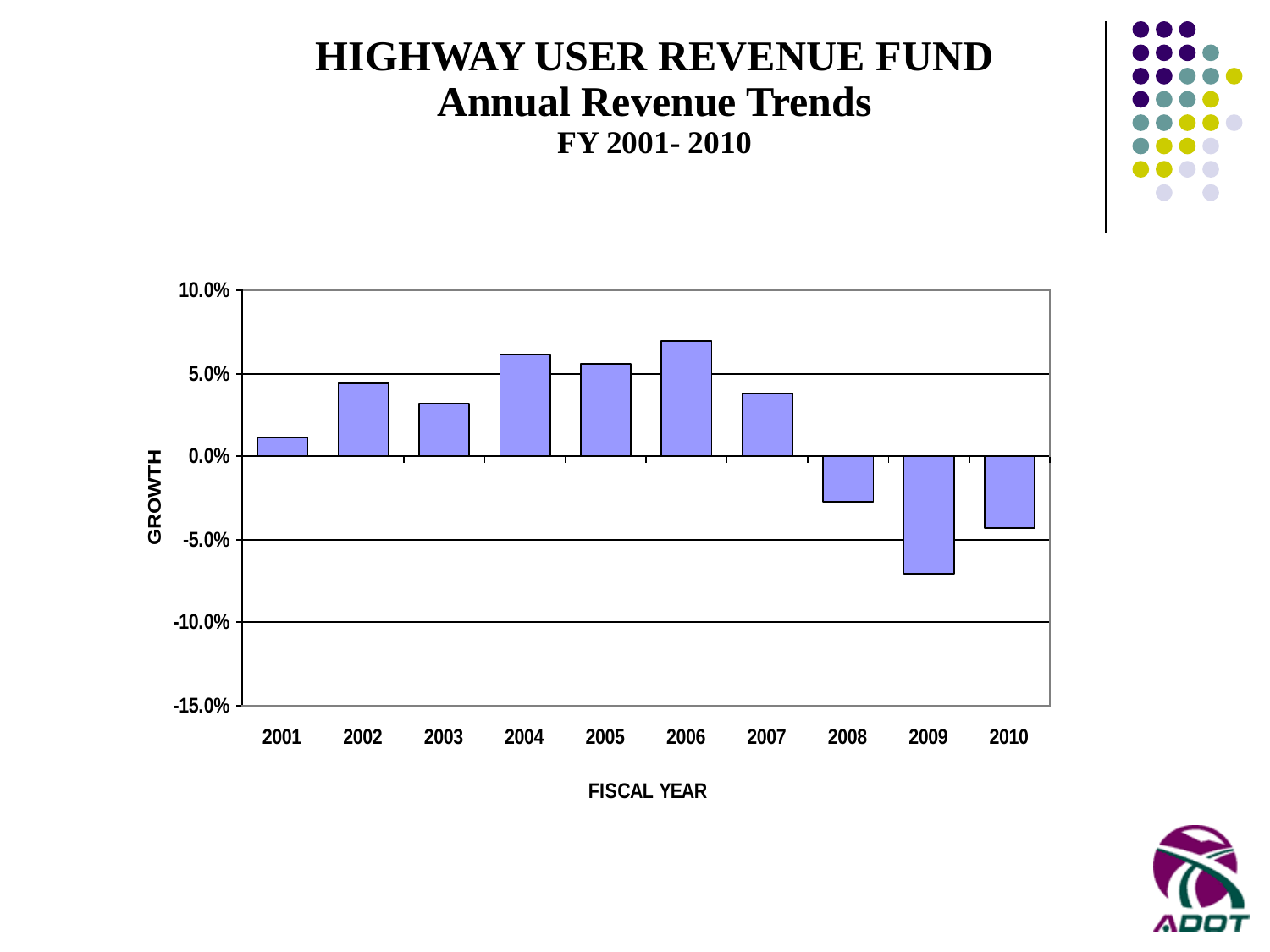#### **Transportation Revenues Percentage Change by Fiscal Year - RARF**



**January 2010 down 12.4% compared to FY 2009**

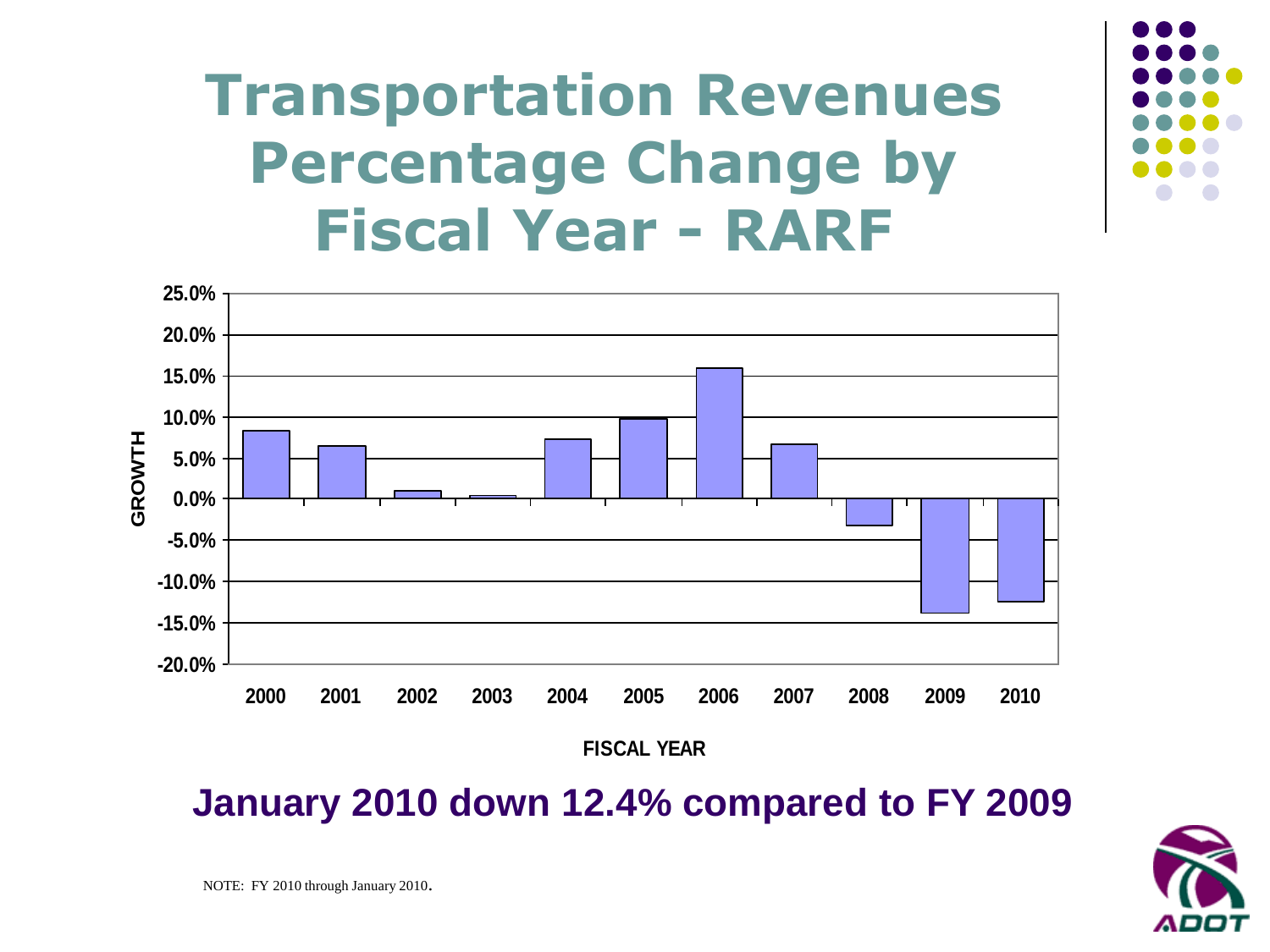# **Prospects for FY 2012 – 2016 Five Year Program**

- Preliminary estimates indicate \$600 million total for *all* programming in FY 2016
- Amount available for major capacity enhancements in Greater Arizona…\$0

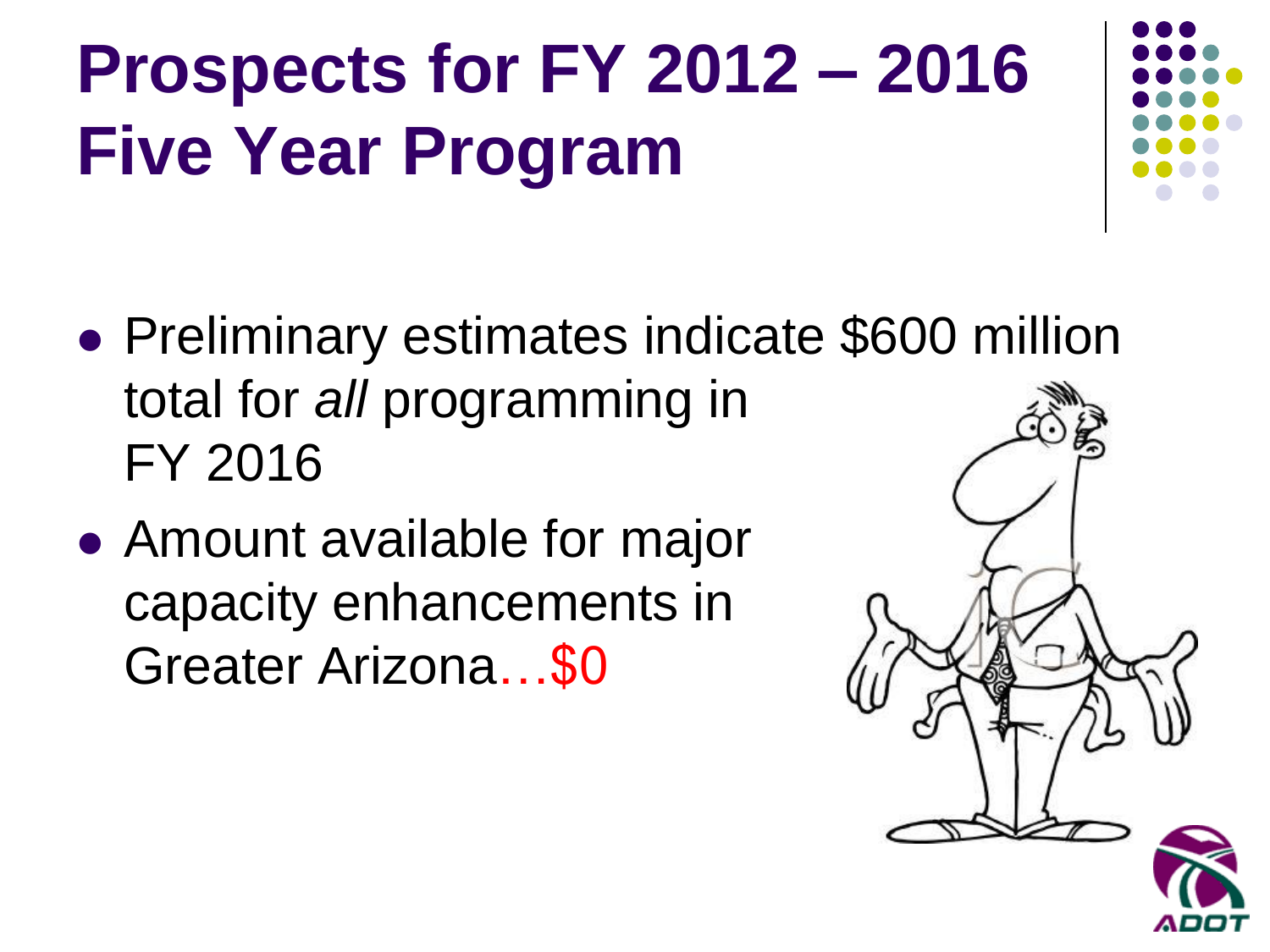#### **Funding Alternatives**

- Federal Funding: Arizona is now virtually dependent on federal funding for transportation infrastructure resulting in:
- More Stringent Requirements
	- **Design Complete**
	- **Environmental and Utility Clearances**
- Longer time horizons • Lead time for planning
- Increased costs
	- Local Match





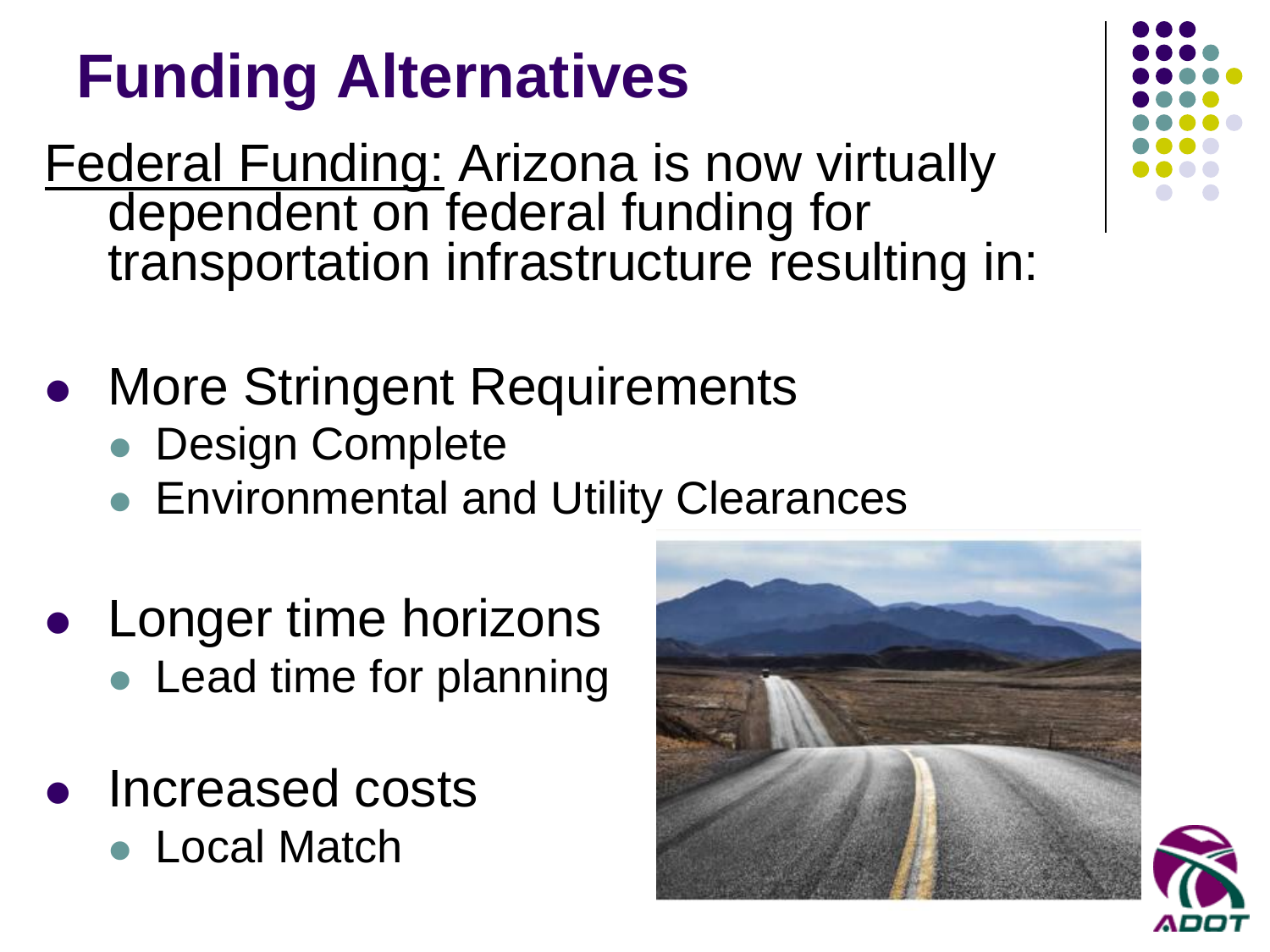



- **Eligibility: enhanced, upgraded or new facilities including roads, rail, transit and rest areas.**
- **Types of partnerships: design/build all the way to design/build/finance/operate. Very flexible.**
- **Allows for ADOT to solicit projects, but also receive unsolicited projects.**
- **Gives ADOT significant authority to enter into negotiations and agreements.**
- **Other governmental units besides ADOT may enter into P3 agreements.**
- **Can use a number of revenue sources as repayment, including revenue bonds, Grant Anticipation Notes, and tolls and fees.**



• **Considering some modifications during 2011 legislative session**.

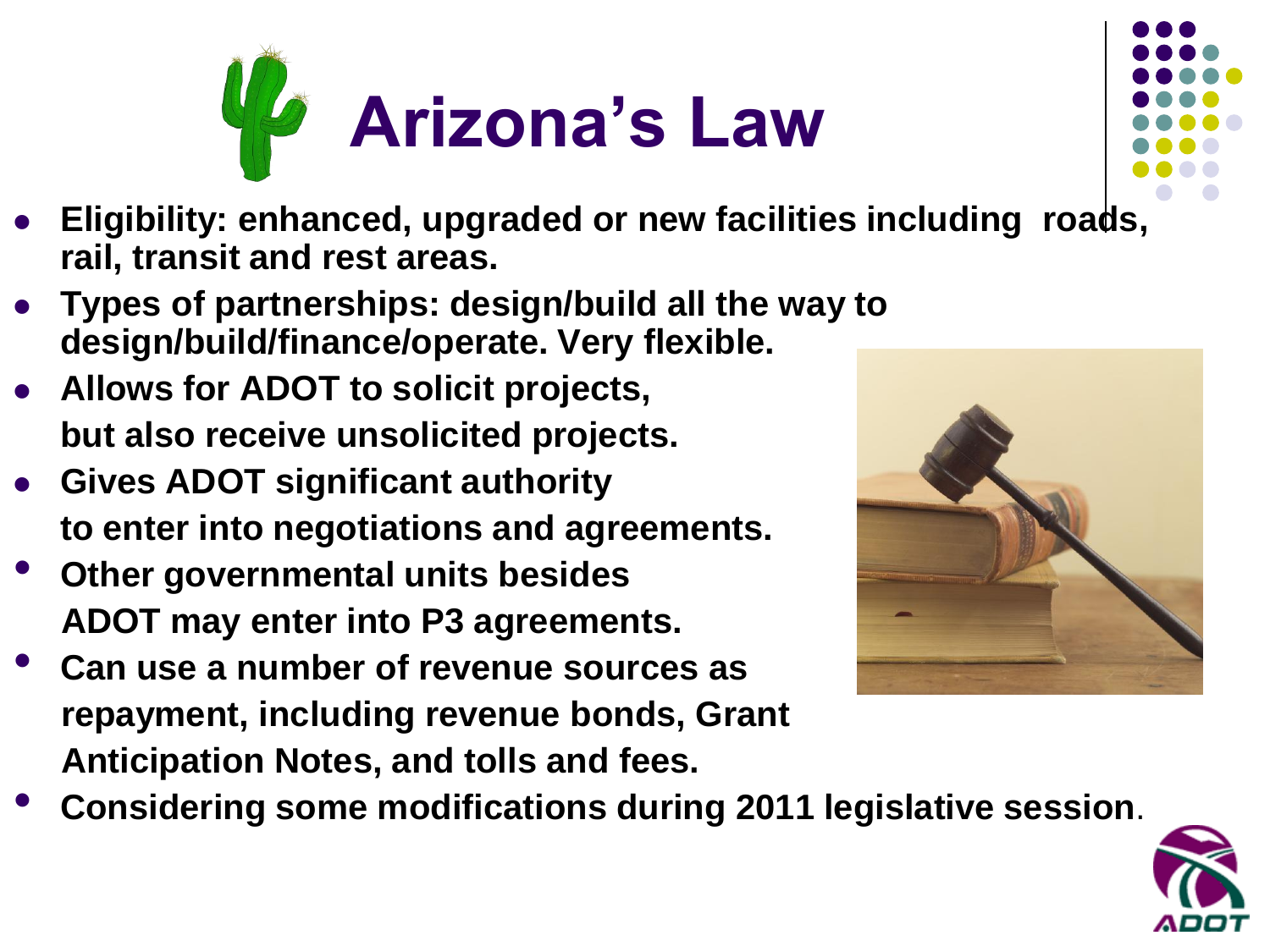#### **The Perils of P3s**



- Public opposition to "selling" public assets
- Inadequate public debate closed door deals
- Uncertainty about existing investment climate
- Extended negotiations with no results
- Opposition to tolls:
	- Public
	- Trucking companies



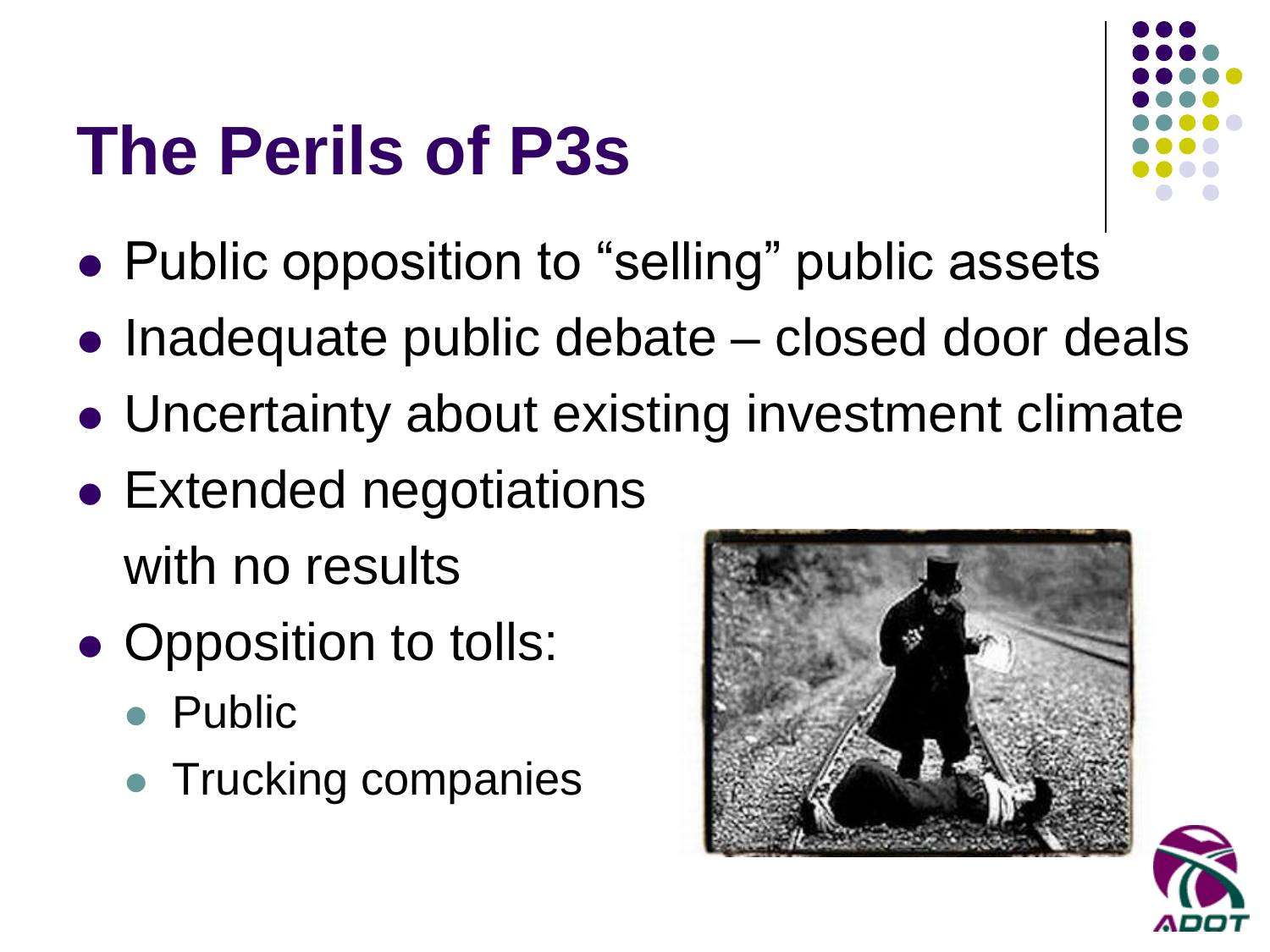#### **ADOT P3 Principles**

- Develop a program based on national Best Practices
- Develop a transparent process for the evaluation and implementation of P3 projects
- Integrate P3 projects into statewide transportation plans
- Use P3 projects to better leverage the State's limited resources
- Create P3 projects that are financially viable over the long-term
- Create P3 projects that will enhance mobility and improve safety





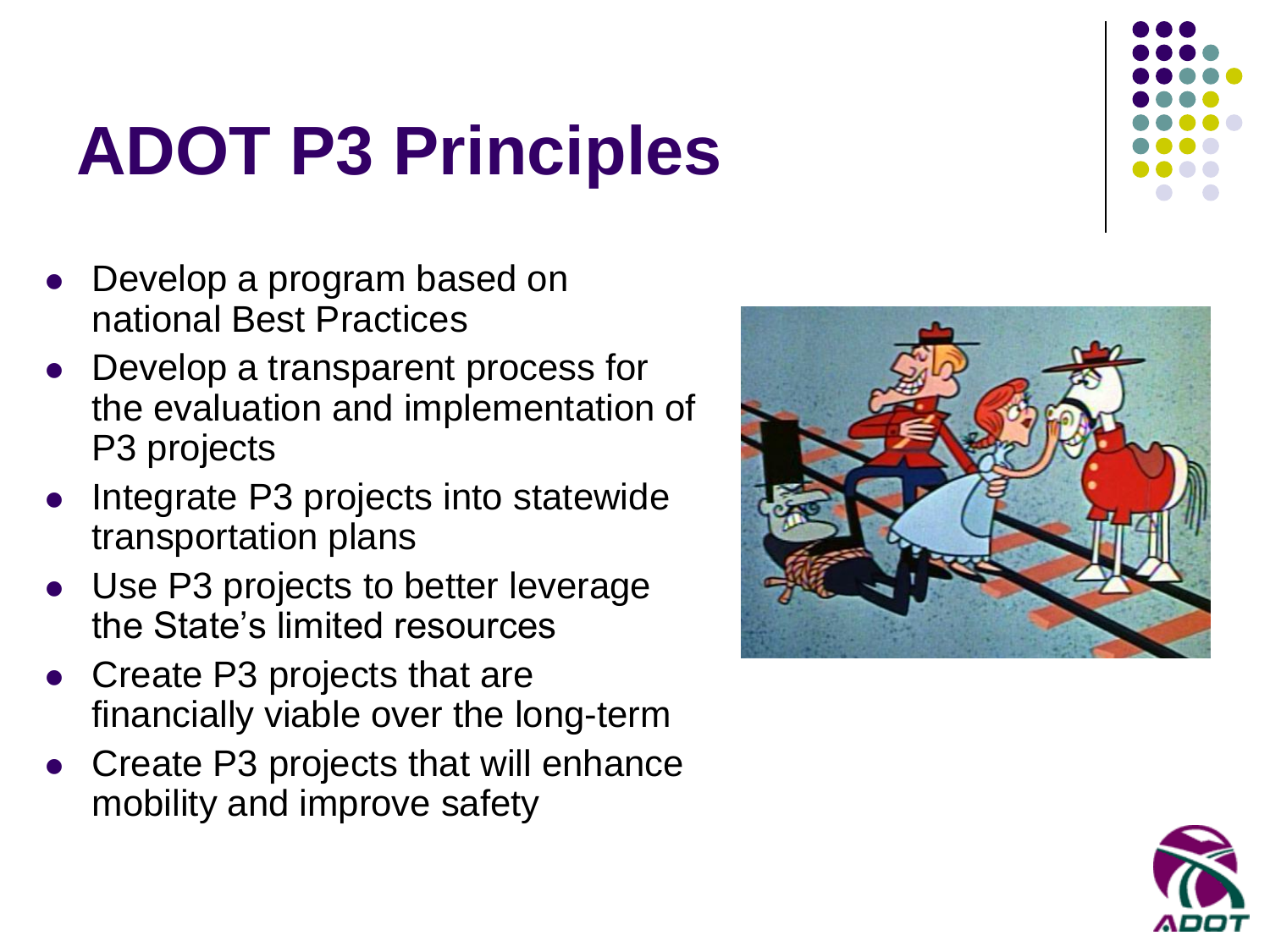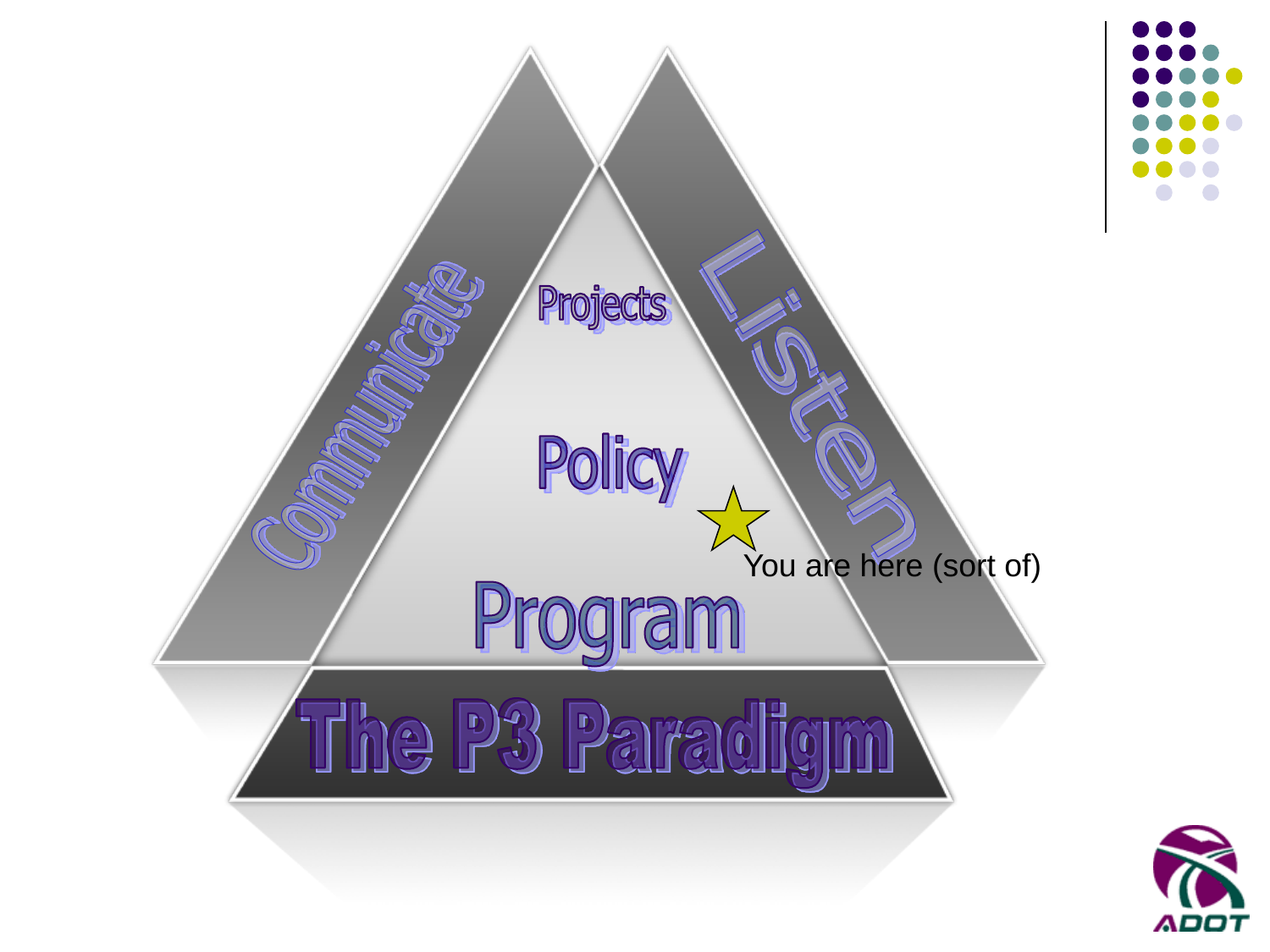#### **Current Activities**

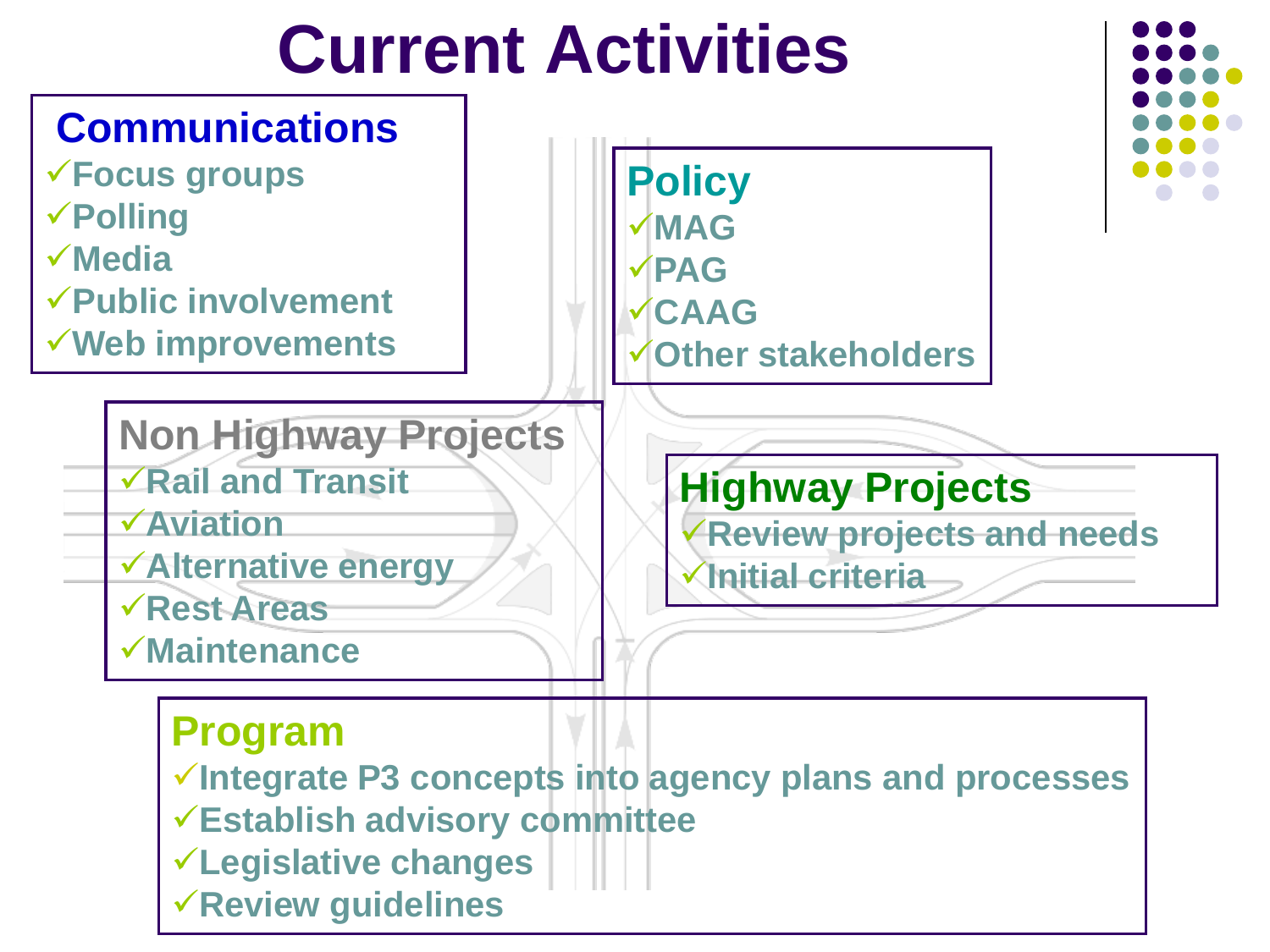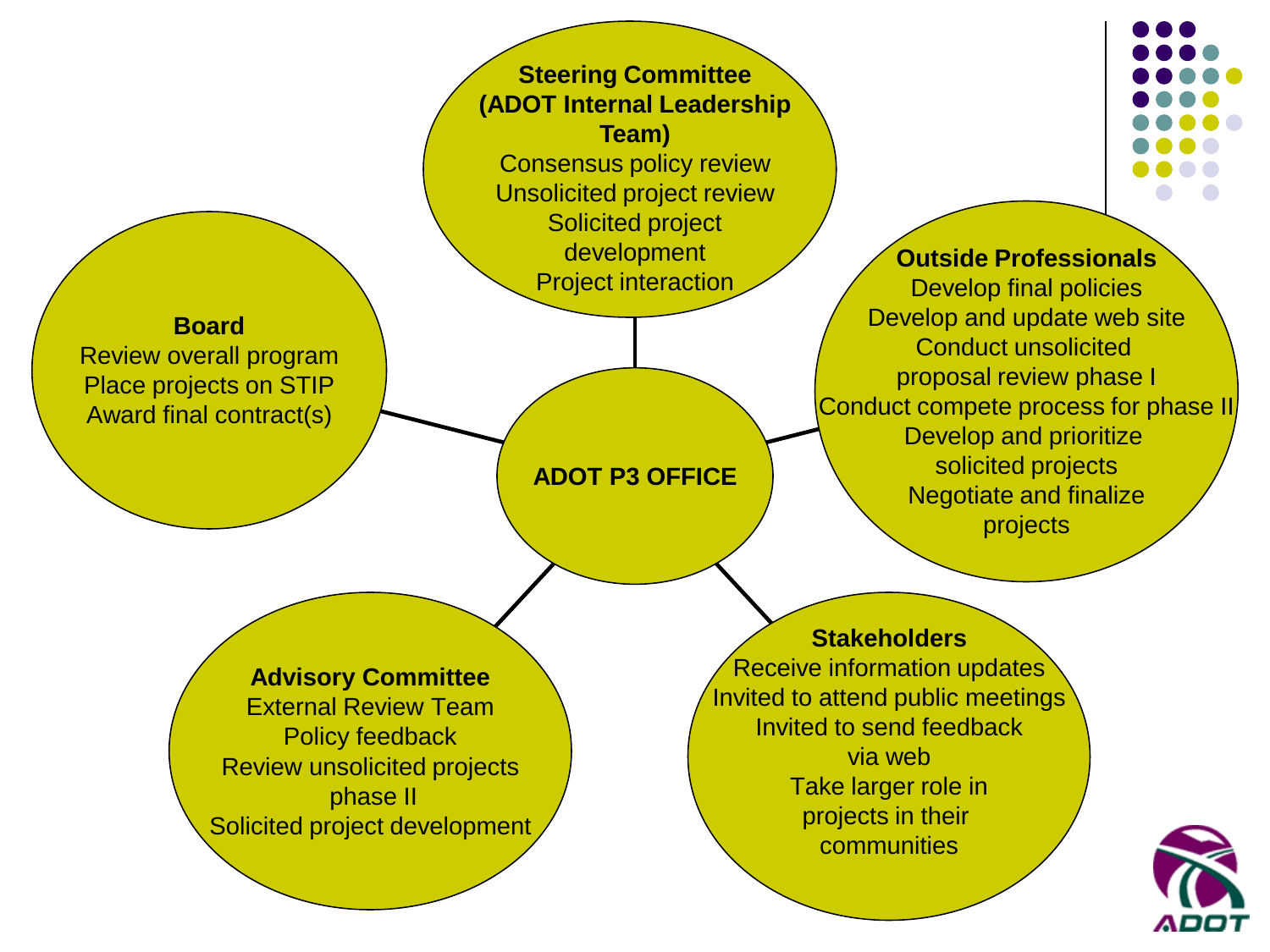#### **Unsolicited Projects**  $\mathbf{r}_3$

- Phase I: Pass/Fail
- Phase II: Initial Evaluation
- Phase III: Final Evaluation
- ADOT controls the process, it doesn't control us
- ADOT will charge percentage fees adequate to cover our costs
- "Unsolicited" doesn't mean "undiscussed"!
- $\bullet$  ADOT will be an enabler of good project not a cheerleader for bad ones

ALERT: Temporary suspension on acceptance of unsolicited proposals for tolled highways

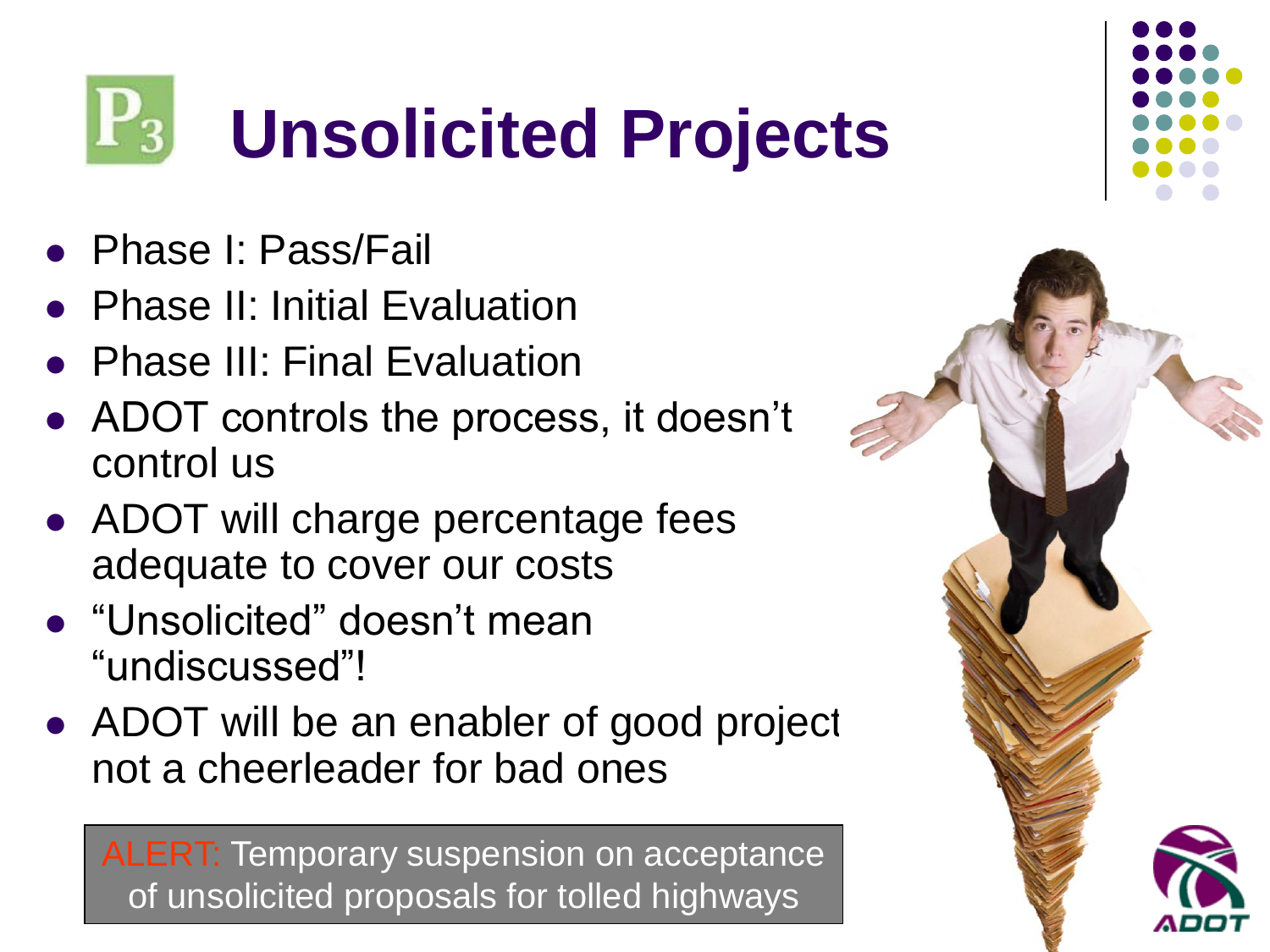#### **Solicited Proposals**



- Outside consultants prepare initial list of criteria with input from planning partners
- Department and COGs/MPOs apply criteria to existing projects, plans and future needs (including maintenance and related facilities such as rest areas, transit, rail, freight needs)
- Outside consultants review lists with the Steering Committee and Advisory Committee
- Stakeholder and public input is solicited
- Time passes….
- Competitive procurement process is established by outside consultants
- Competitive procurement is sought
- Board awards final contract

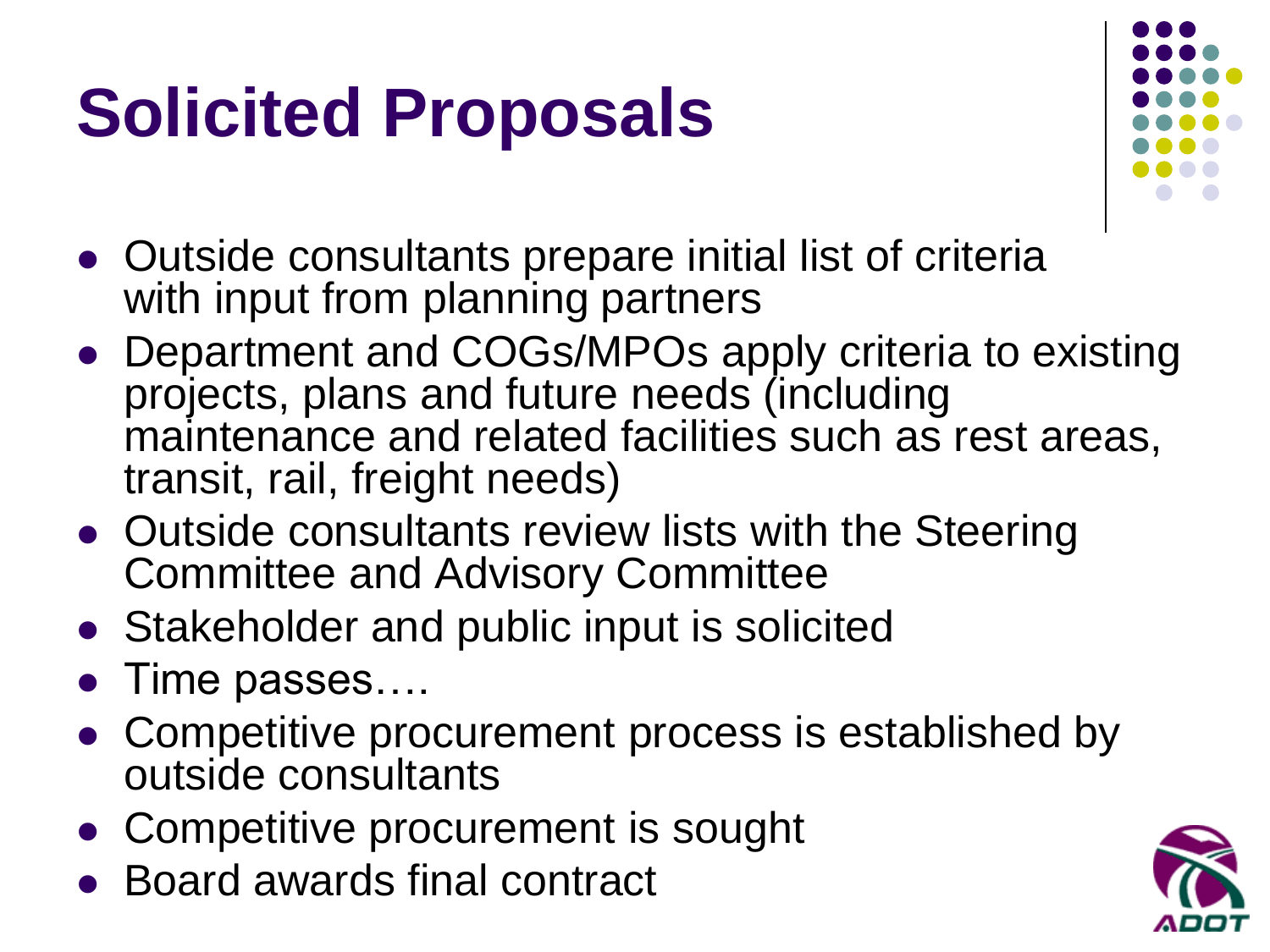# **What could P3s mean for planning and development?**



- Link highways to demand
- Leverage private funds to accelerate projects
- Connect land use opportunities to funding transportation
- Assure life cycle maintenance and long term efficiency
- Enhance the connections between transportation modes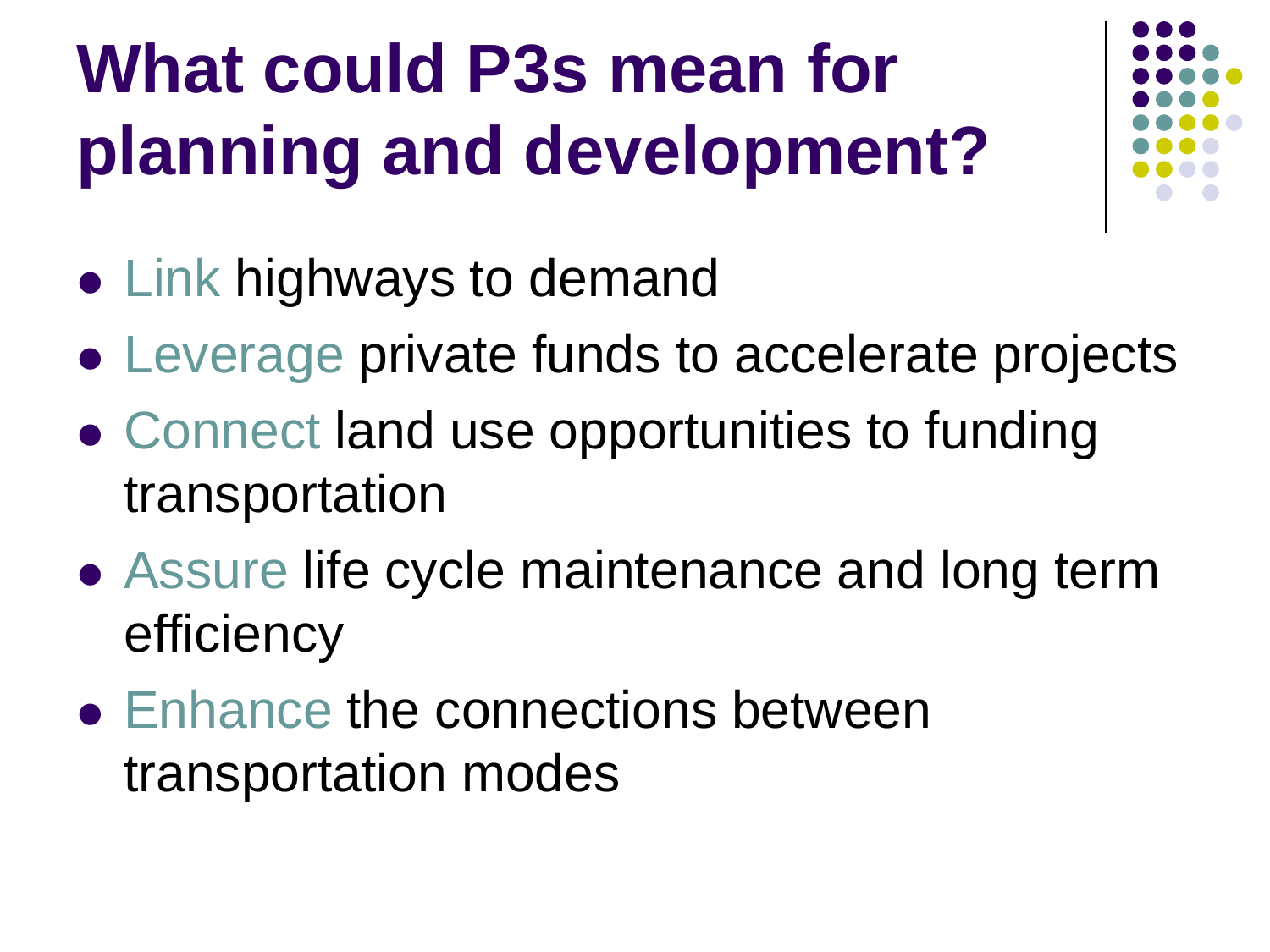# **Some Conclusions…**



- Failure could result in P3 capital moving away from Arizona.
- P3s are a long-term funding strategy, not an immediate solution.
- P3s are not "the" answer, but another tool in our transportation toolbox.
- We only have one chance to do it right, but one hundred chances to do it wrong – success is the goal!